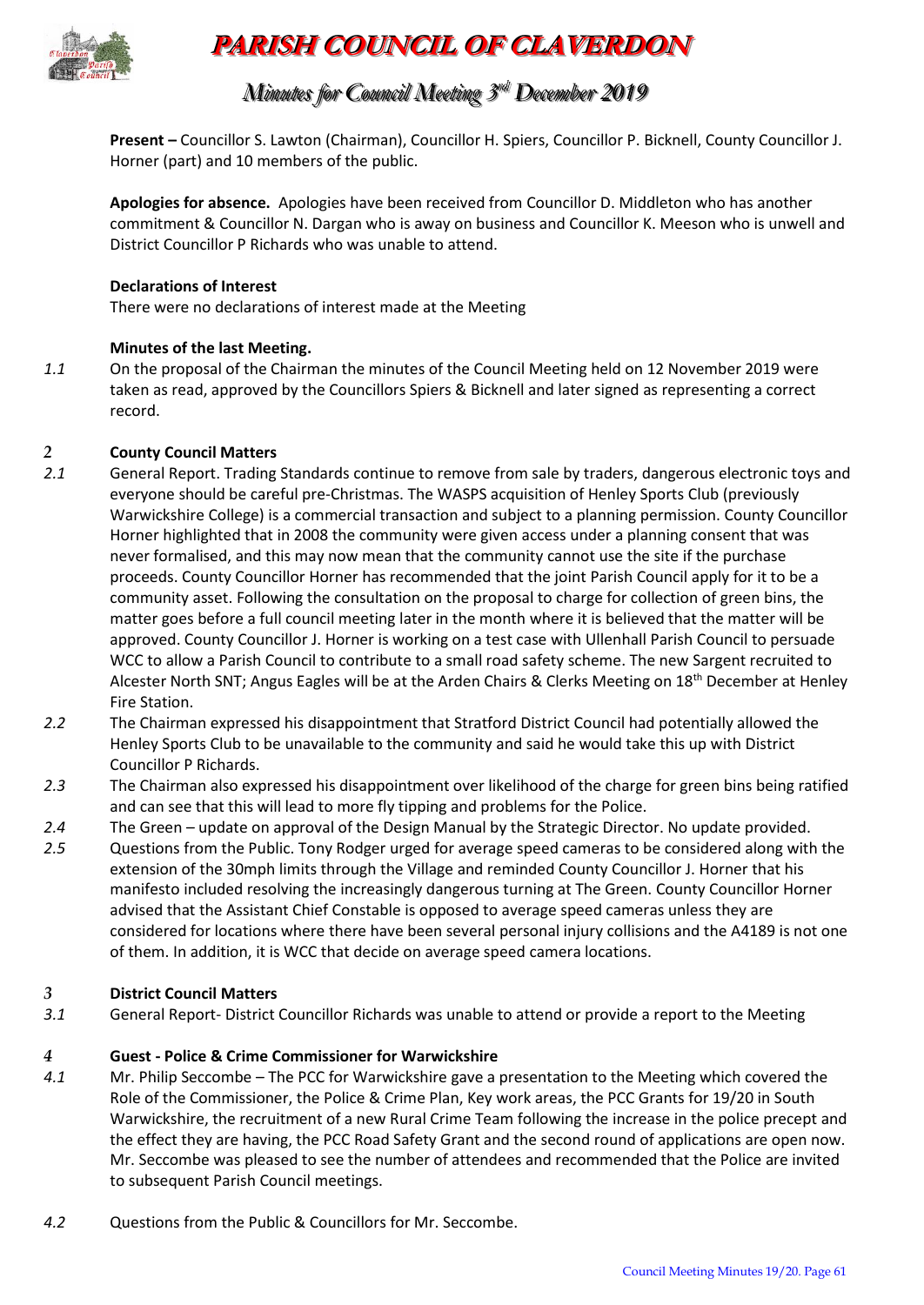- 4.2.1 The Chairman questioned whether the Police could ever be "close enough" to where crime is committed since the closure of all Police houses and many police stations. Mr. Seccombe advised that the Police are all mobile now and not attached to a desk. The response time to serious 999 calls is good, though the 101 service is acknowledged as "not good". He pointed out that the Police are dealing with organised crime where criminals are mobile and cover many regions, and so having Police in police houses would no longer work.
- 4.2.2 A resident familiar with the workings of the ANPR system asked why those operating the ANPR system could not share information directly with the Police Central system. Mr. Seccombe explained that the Claverdon ANPR system is a deterrent system foremost, whereas the Police system is a monitoring system. The question remained as to why an email could not be sent to the Police managing the central control system when a vehicle of interest is detected in the area. Mr. Seccombe encouraged the resident to always report it via 101, but that he would take the question away and get a response.
- 4.2.3 Les Edwards reminded the Meeting that the Police send emails to CASE to investigate which has resulted in arrests.
- 4.2.4 Councillor Bicknell recognised that with the increasing number of ANPR cameras in Warwickshire, it might be a good initiative to apply for grants to link them together.
- 4.2.5 Speeding remains an issue and Mr. Seccombe recommended a Highways Survey. Tony Rodger confirmed that this had already been done and there was plenty of evidence of speeding in Claverdon but there remained inaction in progressing the matter. Mr. Seccombe recommended Speed watch to be resurrected and members of the audience advised that they would give their details to Les Edwards as they were interested in being trained and activating the speed monitoring system in Claverdon.
- 4.2.6 Another resident whose property had been damaged had been let down by a lack of response on crime prevention. The were told to contact Karen Stanley of the Community Safety Team.
- 4.2.7 Mr. Seccombe confirmed that the additional police precept will be spread fairly and that it was not the case that the rural communities paid, but the urban areas benefited more. Mr. Seccombe also confirmed that the Police do patrol the area and it is likely you do not see them. A resident later confirmed that he had knowledge that Mr. Seccombe was correct.
- 4.2.8 The Chairman thanked Mr. Seccombe for his time. Mr. Seccombe undertook to revert on the question of direct emails to Police central system and confirmed he was happy to attend future meetings.

#### *5* **Public Input**

- *5.1* Flooding on Langley Road by Breach Lane. Mark Townend raised the matter as the severe rainfall has resulted in near flooding of houses in the vicinity. STWA had been called and their conclusion was that the sewer system was insufficient for the number of houses and the rainfall. The Chairman had contacted SDC who advised that STWA are consulted on all planning applications and do comment on the adequacy of the sewer system on each application. In respect of the 2 holes dug b the builder near to the social houses on Breach Lane, the Chairman had contacted Building Regulations, who wanted physical evidence before they would act.
- *5.2* Steve Day highlighted the excess mud on the road, damaged verges and the absolute mess made by lorries where Church Road, joins Langley Road. All seem to be related to developments in the area and surely this was the responsibility of those developments to rectify. The Chairman recommended pictures to be submitted to the Clerk and the matter would be raised with Enforcement.
	- *5.3* A resident highlighted the blocked drains on Station Road by Park Drive which cause flooding. They have reported this on the WCC Highways system, but nothing has been done. If an email and picture is sent to the Clerk, the matter will be raised with County Councillor Horner.

# **6 Planning.**

- 6.1 Update on previously considered applications.
- 6.1.1 Brockwood, 4 Kington Rise 19/02454/FUL. Single storey side and rear extensions, extension of existing garage and new terrace to rear. SDC approved the application with conditions on  $21^{st}$  November 2019

# 6.2 Applications Responded to Inter-meeting

6.2.1 Forge End Church Road – 19/01375/TREE -

T1 - copper maple - To reduce to previous points taking off up to 2m of new growth T2 - silver birch - 3m height reduction and pruning of lateral branches by up to 1.5m to shape T3 - holly - Reduction in height of up to 2m and prune lateral branches by up to 2m to shape. After due consideration, Councillors submitted a response of "no objection".

#### 6.3 Applications for Discussion at this meeting – none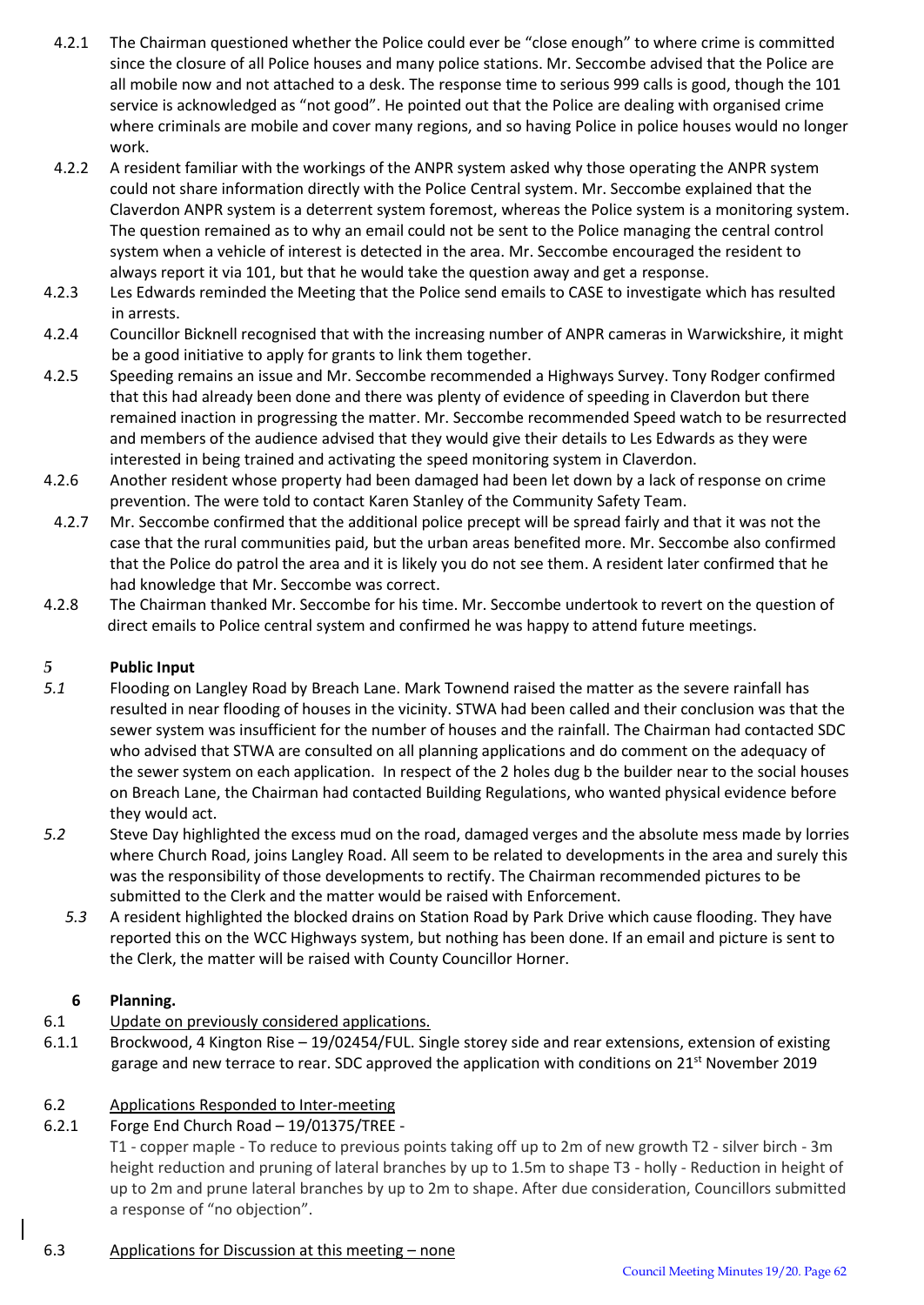#### **6.4** Other Planning Issues

**6.4.1** Field off Henley Road – The Enforcement Officer awaits the Hedge Replacement Order and the matter remains open until this is received.

#### **7 Housing in Claverdon**

Update on the Housing Needs Survey. The Chairman confirmed he was in discussion on the Housing Needs Survey.

#### 8 **Policing, CLASP & CASE**

8.1 Councillor Spiers advised that the volunteer community had been extended and that Becky Muller was now Chairman of CASE. Les Edwards confirmed that the speed monitor cameras had been recalibrated and would be pleased to have the details volunteers for training.

#### 9 **Recreation Field**

- 9.1 The Chairman confirmed that the Pavilion extension and refurbishment was approximately 1/3 done, the extension would be in blockwork and some were decisions needed to be made on the roofing materials and weights as a result. The retained QS is due to visit on  $6<sup>th</sup>$  December to assess the value of the works to date.
- 9.2 New Play Area at the Recreation Ground The tender request document was sent to 5 companies and their responses are due by  $12<sup>th</sup>$  December 2019.
- 9.3 Additional Dog Waste Bin at the Recreation Field. Cost of the bin installation £350 plus annual emptying charge of £112. Councillors deferred the decision until the pavilion and new play area is completed.

#### **10 Footpaths /Bridlepaths**

- 10.1 Footpath off Breach Lane Strimming /maintenance required. Clerk to contact the landowner but it is not a problem at present.
- 10.2 Hercules Lane Bridleway. The fallen tree at the A4189 entrance has been removed and the blackthorn growth cut back to allow better access by horses. It remains the responsibility of the Rights of Way team at WCC to undertake further maintenance of the bridleway now that it is a designated Local Wildlife site.
- 10.3 Boys Club Field Mr. Entwistle of George F White (advisors to UK Youth) has made an approach to an individual to take a lease of the BCF and the Parish Council await the outcome of those negotiations.

#### **11 Yarningale Common**

- 11.1 A short form Biodiversity Offset Agreement has been sent to residents who have shown interest in the project and further copies are available on request from the Clerk.
- 11.2 Biodiversity works these are due to commence this week, on mowing and sowing yellow rattle, along with work on pond 6 and the acid grasslands.
- 11.3 Pond 1 Highways are considering the request to address polluted water that runs off the road into the pond with David Cole and an update is awaited.
- 11.4 Consideration by Councillors of extending the poles designating the parking area at the car park on Yarningale Common to prevent drivers accessing/exiting the car park off Yarningale Road and driving over the grass. - Not addressed at the Meeting.

#### **12 Dorothea Mitchell Hall**

12.1 Councillor Spiers advised that progress had been made on the replacement curtains and the previous issue with the boiler appeared to have been rectified.

#### **13 General Other matters including any arising from Earlier Meetings and not already covered.**

- 13.1 Claverdon Rural Cinema would like to use some of their funds to benefit the community by planting some oak trees in the Village. Councillors believed it a good initiative to plant more trees in Claverdon, supported all the locations suggested and agreed that Claverdon Gardening Club and the Rural Cinema should discuss the options and make a joint recommendation to the Parish Council.
- 13.2 Claverdon Village 'VE 75' Celebrations 2020. Email received from G Evans asks whether the Parish Council is aware of any activities that may also clash with the proposed activities, or to try to coordinate them to make the weekend more 'joined up'. Clerk declined invitation for a representative of the Parish Council to attend a meeting on 3 December at 7.30pm due to it clashing with the Parish Council Meeting, however has sent to Gill Evans details of a Lottery Grant that may assist with event funding.
- 13.3 Mowing Contract for 2020. The current contractor has provided a quote for mowing the verges & Lye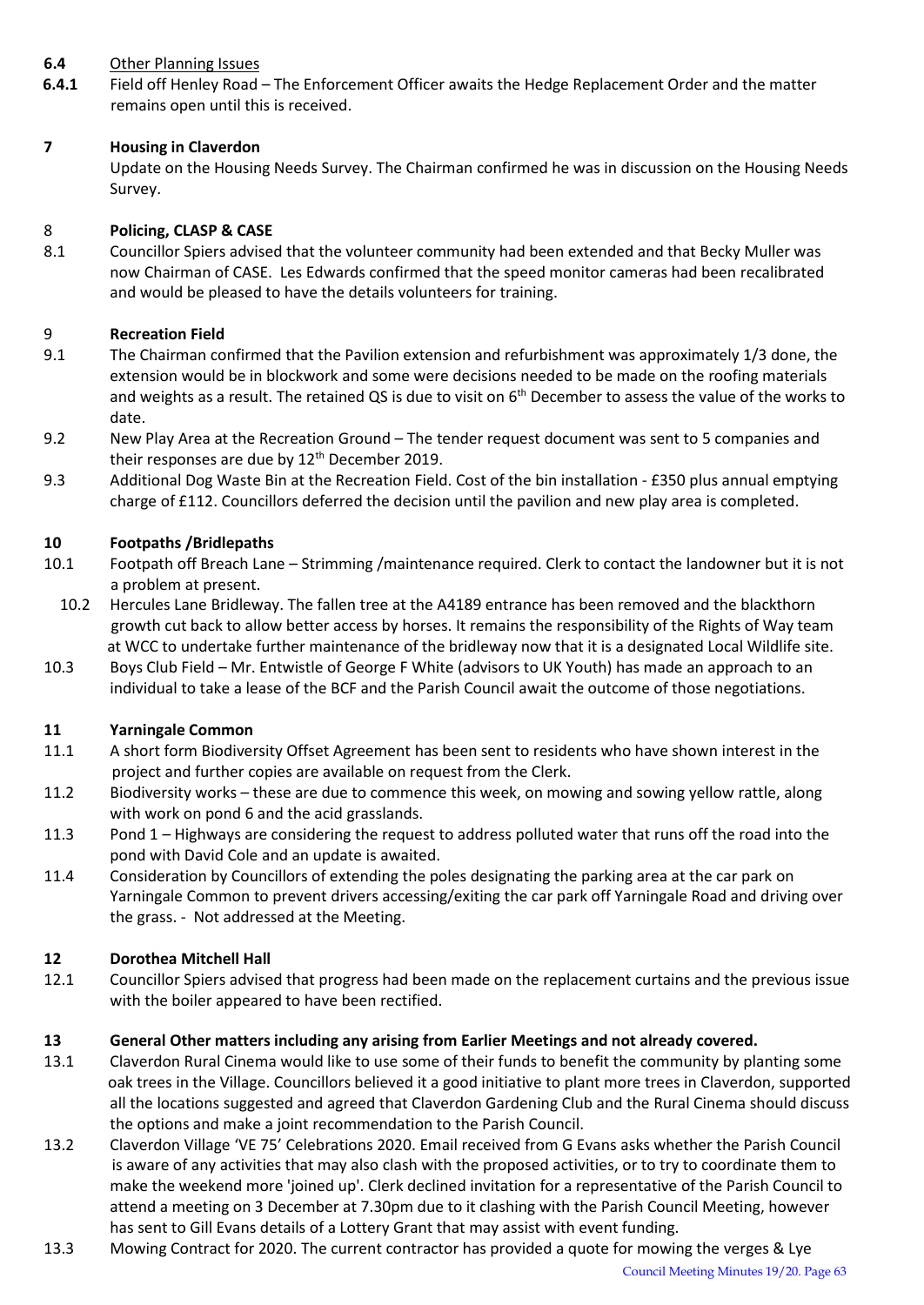Green and other areas for 2020 for consideration by Councillors. Councillors considered the amount of £380.27 per mow for mowing Lye Green and the verges, being £10.27 per cut more than this year, as appropriate providing the cuts were nearer to 30mm than 40 mm. The acceptance of the quote was proposed by the Chairman and seconded by Councillors Bicknell and Spiers. Michael Wilcox believed that the mowing should be conducted fortnightly, however the Chairman declined to propose the increase in costs as weather conditions dictated the frequency and an additional mow could be organised with contractors if necessary.

13.4 Claverdon K6 Telephone Kiosk – After due consideration by Councillors of a basic maintenance budget for for the telephone kiosk, Councillors deferred a decision on maintenance and agreed that nothing should be provided in the 20/21 budget.

#### **14 Post Received**

#### **Meeting 03 December 2019 - Correspondence**

**14.01 Alcester Police North SNT. Weekly Report. 17th November 2019** There were no reported incidents in Claverdon for that week. **John Crossling - WALC. Email 20th November - strengthening Police Powers to tackle** 

#### **14.02 unauthorised encampments**

The Government is currently running a consultation document in respect of strengthening Police Powers to tackle unauthorised encampments. Parishes are encouraged to respond and have till middle February 2020 to do so **14.03 Alcester Police North SNT. Weekly Report. 24th November 2019**

# There were no reported incidents in Claverdon for that week.

## **14.04 Email from G Evans - Re. Claverdon village 'VE 75' Celebrations 2020**

The email (1) asks whether the Parish Council is aware of any activities that may also be being planned for that weekend - if so, we would like to know in order to avoid clashes, or to try to coordinate them to make the weekend more 'joined up'

(2) Invites a representative of the PC to a meeting on 3rd Dec 7.30pm (declined due to PC Meeting clashing) to discuss the weekend further

### **14.05 Alcester Police North SNT. Weekly Report. 1st December 2019**

Church Road, Claverdon. Hinges on secure garden shed removed and items stolen from inside. Between 19th & 26th November. 0099 26/11/2019

#### 15 **Finance**

15.1 After consideration by Councillors & upon the proposal of the Chairman, payments due as listed below, together with the account projection to the end of December 2019, were approved by all Councillors present.

|           | <b>Item</b>                                                                        |             | Current Account |               | Deposit         | Total       |
|-----------|------------------------------------------------------------------------------------|-------------|-----------------|---------------|-----------------|-------------|
| Date      |                                                                                    | Cheque No   | Deposits        | <b>Debits</b> | <b>Accounts</b> |             |
| 30 Nov 19 | <b>Balance</b>                                                                     |             | £92,347.77      |               | £35,760.85      | £128,108.62 |
|           | <b>Payments for Approval</b>                                                       |             |                 |               |                 |             |
| 12 Nov 19 | Refund of Vista Print Charges for Banners                                          | 2322        |                 | £374.96       |                 | (E374.96)   |
| 14 Nov 19 | Renewal of NOD 32 Anti-Virus Software for 1 year                                   | 2323        |                 | £33.60        |                 | (E33.60)    |
| 3 Dec 19  | 2020 charge to Parish Council for Chairman's article<br>in Parish News             | 2324        |                 | £315.00       |                 | (E315.00)   |
| 3 Dec 19  | Clerk's November 19 Net Salary.                                                    | 2325        |                 | £666.85       |                 | (E666.85)   |
| 6 Dec 19  | Pavilion Electricity 22-10-19 to 20-11-19                                          | DD          |                 | £146.07       |                 | (E146.07)   |
| 15 Dec 19 | Water Chgs at Pavilion for December 2019                                           | DD          |                 | £22.80        |                 | (E22.80)    |
| 3 Dec 19  | Hosting charges for claverdonvillage.co.uk website.<br>Oct 2019 to Oct 2020        | 2326        |                 | £144.00       |                 | (E144.00)   |
| 2 Dec 19  | Stratford on Avon DC. Reimbursement for part of the<br>costs for mowing of verges  | <b>BACS</b> | £1,300.23       |               |                 | £1,300.23   |
| 3 Dec 19  | Hire of DM Hall on 24th July and 29th October for<br>extra Parish Council meetings | 2327        |                 | £26.00        |                 | (E26.00)    |
| 3 Dec 19  | Clerk's Expenses for November 2019                                                 | 2328        |                 | £76.32        |                 | (E76.32)    |
|           | <b>Item</b>                                                                        | Amount      |                 |               |                 |             |
|           | Allowance                                                                          | £18.00      |                 |               |                 |             |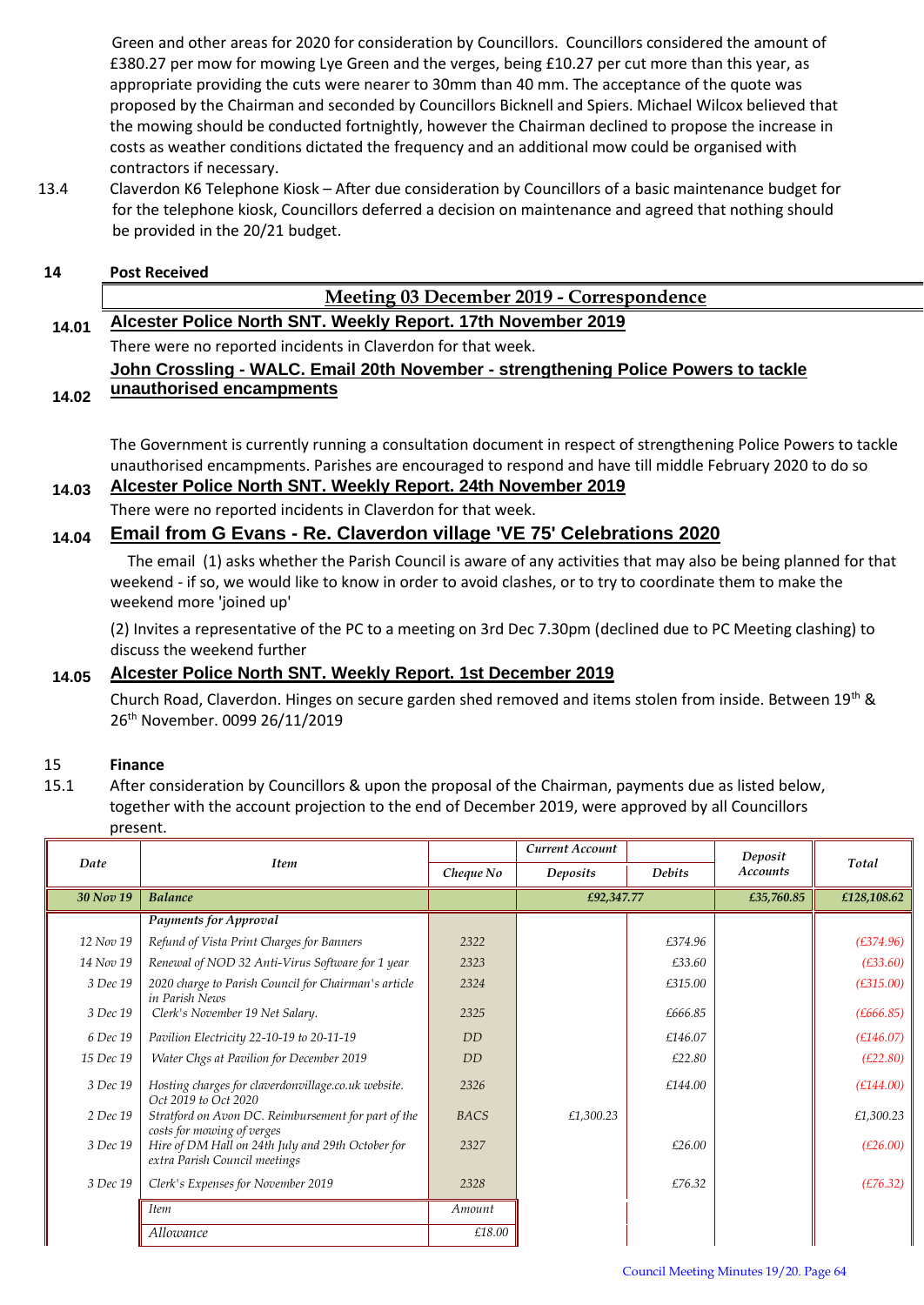|           | HP Instant Ink - Ink supply for Printer. | £32.99    |                 |               |                 |             |
|-----------|------------------------------------------|-----------|-----------------|---------------|-----------------|-------------|
|           | Stationary                               | £3.50     |                 |               |                 |             |
|           | November mileage - 48.5 miles            | £21.83    |                 |               |                 |             |
|           | Total                                    | £76.32    |                 |               |                 |             |
|           | Receipts and /or Transfers               |           |                 |               |                 |             |
|           | Interest on Reserve and Deposit Accounts |           |                 |               |                 |             |
|           |                                          |           |                 |               |                 |             |
| Date      |                                          |           | Current Account |               | Deposit         | Total       |
|           | <b>Item</b>                              | Cheque No | Deposits        | <b>Debits</b> | <b>Accounts</b> |             |
|           |                                          |           |                 |               |                 |             |
| 31 Dec 19 | <b>Balance</b>                           |           | £91,842.40      |               | £35,760.85      | £127,603.25 |

- 15.2 Income & Expenditure for the 9 months to 31<sup>st</sup> December 2019 Councillors reviewed the Income & Expenditure Account noting the amount already spent on the Pavilion and on the proposal of the Chairman approved the 9 months Income & Expenditure Account to  $31<sup>st</sup>$  December 2019.
- 15.3 Bank Reconciliation to 31<sup>st</sup> December 2019. Councillors reviewed the Bank Reconciliation and Councillor Bicknell signed the document.

#### **16 Meeting Dates**

- 16.1 The Chairman after discussion with all Councillors proposed that Parish Council meetings be every alternate month with the Annual Meeting remaining in May each year (subject to adjustment in an election year). In addition, the date would be the first Monday in the month and not the first Tuesday. Councillors Bicknell & Spiers agreed the changes and the next Parish Council Meeting was agreed to be 3rd February 2020.
- 16.2 The proposed amended dates were reviewed by Councillors and amended to 3<sup>rd</sup> February 2002, 6<sup>th</sup> April 2020, Annual Meeting 4<sup>th</sup> May 2020, 1<sup>st</sup> June 2020, 3<sup>rd</sup> August 2020, 5<sup>th</sup> October 2020 & 7<sup>th</sup> December 2020.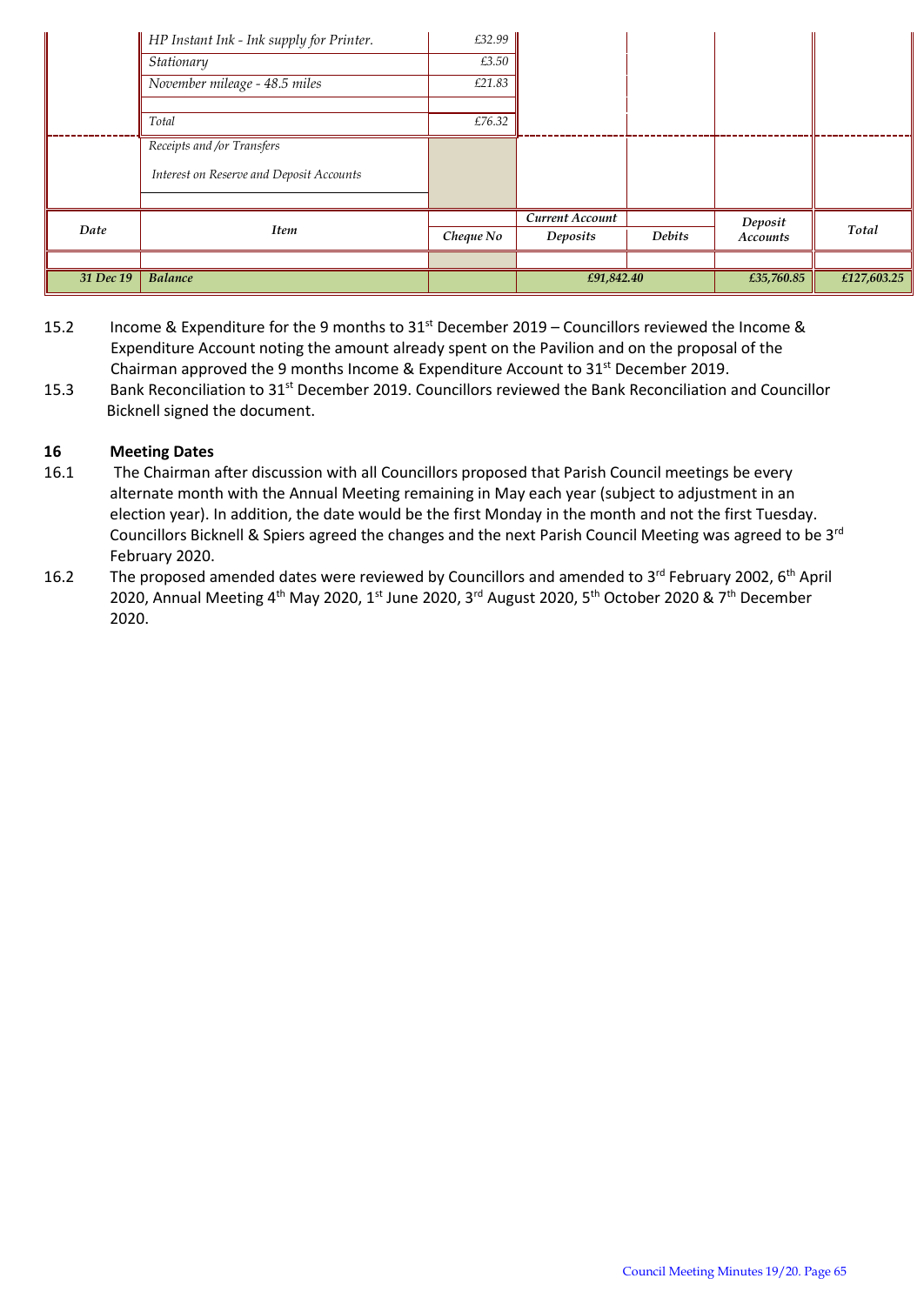## **APPENDIX 1**

| Claverdon Parish Council Accounts for the Year to 31 March 2020 - Interim Report at 3/12/19 Meeting |                               |                                                  |                                           |                                                                                                                         |  |  |  |
|-----------------------------------------------------------------------------------------------------|-------------------------------|--------------------------------------------------|-------------------------------------------|-------------------------------------------------------------------------------------------------------------------------|--|--|--|
| <b>ITEM 15.2- AGENDA</b>                                                                            | <b>Budget for the</b><br>Year | <b>YTD Payments</b><br>& Receipts to<br>31/12/19 | <b>Period</b><br>$1/10/19$ to<br>31/12/19 | (Comments are on actual payments are<br>from 1/4/19 to 31/12/19 as known at<br>3/12/19                                  |  |  |  |
|                                                                                                     |                               |                                                  |                                           |                                                                                                                         |  |  |  |
| Precept                                                                                             | £30,000.00                    | £30,000.00                                       | £0.00                                     | (Receipt includes £80 Council Tax<br><b>Reduction Grant)</b>                                                            |  |  |  |
| Recreation Field (Clubs Etc.)                                                                       | £770.00                       | £250.00                                          | £0.00                                     | Cricket Club Payment for 2018 Season.                                                                                   |  |  |  |
| <b>Bank Interest</b>                                                                                | £50.00                        | £158.46                                          | £22.67                                    |                                                                                                                         |  |  |  |
| <b>Miscellaneous</b>                                                                                | £0.00                         | £31.00                                           | £31.00                                    | Compensation from Lloyds Bank for delay<br>in service                                                                   |  |  |  |
| <b>Playground Grants &amp; Fundraising</b>                                                          | £50,000.00                    | £0.00                                            | £0.00                                     |                                                                                                                         |  |  |  |
| <b>Pavilion Refurb &amp; Extension Grants</b>                                                       | £119,000.00                   | £0.00                                            | £0.00                                     |                                                                                                                         |  |  |  |
| Verges mowing reclaim from SDC                                                                      | £1,200.00                     | £1,300.23                                        | £1,300.23                                 |                                                                                                                         |  |  |  |
| <b>Wayleave Rent and Easements</b>                                                                  | £277.00                       | £277.27                                          | £277.27                                   |                                                                                                                         |  |  |  |
| <b>VAT</b> Reclaimed<br><b>Donation for ANPR Cameras</b>                                            | £37,425.00<br>£0.00           | £7,420.42<br>£345.00                             | £5,880.44<br>£0.00                        | VAT recovered to 31/3/19 & to 30/9/19                                                                                   |  |  |  |
| <b>WCC Councillors Grant Fund</b>                                                                   | £0.00                         | £1,000.00                                        | £0.00                                     | For the Play Area at the Recreation Ground                                                                              |  |  |  |
| Sale of Tattlebank Wood                                                                             | £0.00                         | £95,000.00                                       | £0.00                                     | Gross Sale Proceeds                                                                                                     |  |  |  |
| Total                                                                                               | £238,722.00                   | £135,782.38                                      | £7,511.61                                 |                                                                                                                         |  |  |  |
|                                                                                                     |                               | <b>Expenditure</b>                               |                                           |                                                                                                                         |  |  |  |
| <b>Administration</b>                                                                               |                               |                                                  |                                           |                                                                                                                         |  |  |  |
| Clerk's Salary                                                                                      | £8,250.00                     | £7,344.81                                        | £1,333.70                                 |                                                                                                                         |  |  |  |
| Clerk's & Admin Expenses                                                                            | £1,100.00                     | £813.83                                          | £142.82                                   |                                                                                                                         |  |  |  |
| Total                                                                                               | £9,350.00                     | £8,158.64                                        | £1,476.52                                 |                                                                                                                         |  |  |  |
|                                                                                                     |                               |                                                  |                                           |                                                                                                                         |  |  |  |
|                                                                                                     |                               |                                                  |                                           |                                                                                                                         |  |  |  |
| <b>Recreation Field</b>                                                                             |                               |                                                  |                                           |                                                                                                                         |  |  |  |
| Mowing                                                                                              | £2,250.00                     | £2,025.00                                        | £525.00                                   | $\frac{1}{2}$ £525 is for September & Oct mowing                                                                        |  |  |  |
| Playgrounds - new all ages playground<br>at Recreation Field.                                       | £54,500.00                    | £0.00                                            | £0.00                                     |                                                                                                                         |  |  |  |
| Pavilion Refurbishment/Rebuild                                                                      | £119,000.00                   | £38,770.00                                       | £12,815.00                                | £12995 -Cost of removal of asbestos.<br>£24850 payments to the Contractor for<br>extension to Pavilion & £925 to the QS |  |  |  |
| Other General Maintenance and Field<br>work                                                         | £1,550.00                     | £544.45                                          | £274.45                                   | Electricity & Water                                                                                                     |  |  |  |
| Total                                                                                               | £177,300.00                   | £41,339.45                                       | £13,614.45                                |                                                                                                                         |  |  |  |
|                                                                                                     |                               |                                                  |                                           |                                                                                                                         |  |  |  |
|                                                                                                     |                               |                                                  |                                           |                                                                                                                         |  |  |  |
| Yarningale Common                                                                                   |                               |                                                  |                                           |                                                                                                                         |  |  |  |
| <b>Major Work</b>                                                                                   | £1,000.00                     | £0.00                                            | £0.00                                     |                                                                                                                         |  |  |  |
| Mowing                                                                                              | £0.00                         | £0.00                                            | £0.00                                     |                                                                                                                         |  |  |  |
| General Maintenance                                                                                 | £1,000.00                     | £480.00                                          | £480.00                                   | Net cost of temporary repair of pot holes in<br>access to car park                                                      |  |  |  |
| <b>Total</b>                                                                                        | £2,000.00                     | £480.00                                          | £480.00                                   |                                                                                                                         |  |  |  |
|                                                                                                     |                               |                                                  |                                           |                                                                                                                         |  |  |  |
| <b>Other Village Areas</b>                                                                          |                               |                                                  |                                           |                                                                                                                         |  |  |  |
| Verges and Lye Green Mowing                                                                         | £3,150.00                     | £3,485.00                                        | £370.00                                   | One additional mow approved by<br>Councillors                                                                           |  |  |  |